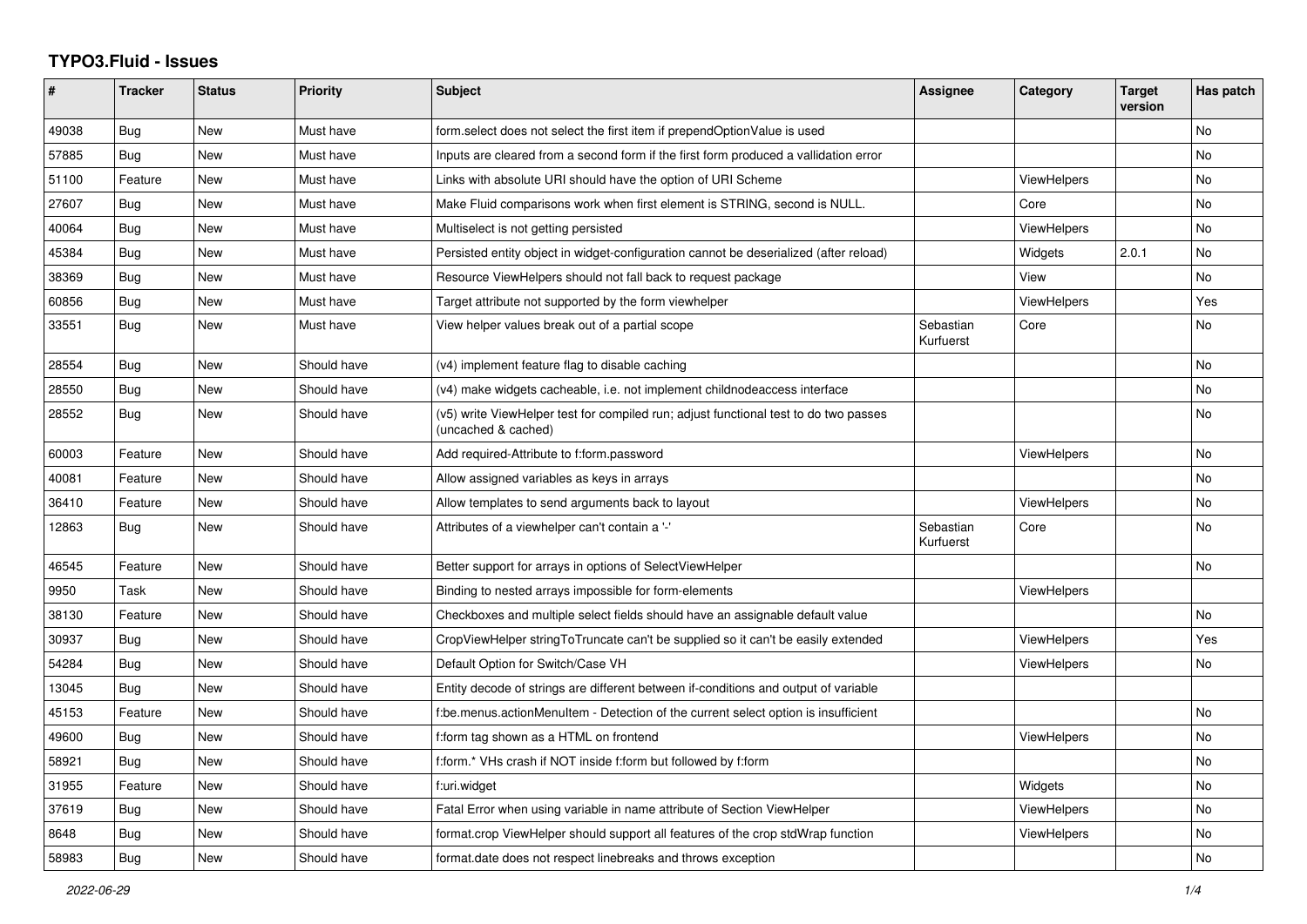| ∦     | <b>Tracker</b> | <b>Status</b> | <b>Priority</b> | <b>Subject</b>                                                                                         | <b>Assignee</b>              | Category    | <b>Target</b><br>version | Has patch |
|-------|----------------|---------------|-----------------|--------------------------------------------------------------------------------------------------------|------------------------------|-------------|--------------------------|-----------|
| 47669 | Task           | New           | Should have     | FormViewHelper does not define the default request method                                              |                              |             |                          | No        |
| 45394 | Task           | New           | Should have     | Forwardport Unit test for standalone view                                                              |                              | View        |                          | No        |
| 32035 | Task           | New           | Should have     | Improve fluid error messages                                                                           |                              | Core        |                          | Yes       |
| 4704  | Feature        | New           | Should have     | Improve parsing exception messages                                                                     |                              | Core        |                          |           |
| 28553 | Bug            | New           | Should have     | improve XHProf test setup                                                                              |                              |             |                          | No        |
| 56237 | Task           | New           | Should have     | in-line (Condition) ViewHelpers should not evaluate on parsing                                         |                              |             |                          | No        |
| 37095 | Feature        | New           | Should have     | It should be possible to set a different template on a Fluid TemplateView inside an<br>action          | Christopher<br><b>Hlubek</b> |             |                          | No        |
| 28549 | Bug            | New           | Should have     | make widgets cacheable, i.e. not implement childnodeaccess interface                                   |                              |             |                          | No        |
| 42397 | Feature        | New           | Should have     | Missing viewhelper for general links                                                                   |                              |             |                          | No        |
| 60271 | Feature        | New           | Should have     | Paginate viewhelper, should also support arrays                                                        |                              |             |                          | No        |
| 36655 | Bug            | New           | Should have     | <b>Pagination Links</b>                                                                                |                              | Widgets     |                          | No        |
| 39936 | Feature        | New           | Should have     | registerTagAttribute should handle default values                                                      |                              | ViewHelpers |                          | No        |
| 42743 | Task           | New           | Should have     | Remove inline style for hidden form fields                                                             |                              |             |                          | No        |
| 43071 | Task           | New           | Should have     | Remove TOKENS for adding fallback teplates in B                                                        |                              |             |                          | No        |
| 43072 | Task           | New           | Should have     | Remove TOKENS for adding templates fallback in Backporter                                              |                              | View        |                          | No        |
| 54195 | Task           | New           | Should have     | Rename and move FormViewHelper's errorClass value, currently 'f3-form-error'                           | Adrian Föder                 | ViewHelpers |                          | No        |
| 33215 | Feature        | New           | Should have     | RFC: Dynamic values in ObjectAccess paths                                                              |                              |             |                          | No        |
| 39990 | Bug            | New           | Should have     | Same form twice in one template: hidden fields for empty values are only rendered<br>once              |                              | Core        |                          | No        |
| 9514  | Feature        | <b>New</b>    | Should have     | Support explicit Array Arguments for ViewHelpers                                                       |                              |             |                          |           |
| 52591 | Bug            | New           | Should have     | The Pagination Widget broken for joined objects                                                        |                              |             |                          | No        |
| 10911 | Task           | New           | Should have     | Tx_Fluid_ViewHelpers_Form_AbstractFormViewHelper->renderHiddenIdentityField<br>should be more reliable |                              | ViewHelpers |                          | No        |
| 3481  | Bug            | New           | Should have     | Use ViewHelperVariableContainer in PostParseFacet                                                      |                              | Core        |                          | No        |
| 51277 | Feature        | New           | Should have     | ViewHelper context should be aware of actual file occurrence                                           |                              |             |                          | No        |
| 52419 | Bug            | <b>New</b>    | Should have     | Wrong PHPDocs notation for default value inline f:translate viewhelper                                 |                              |             | 2.0                      | No        |
| 48355 | Feature        | New           | Could have      | Assign output of viewhelper to template variable for further processing.                               |                              |             |                          |           |
| 60181 | Feature        | New           | Could have      | Caching mechanism for Fluid Views/Templates                                                            |                              | View        |                          | No        |
| 7608  | Feature        | New           | Could have      | Configurable shorthand/object accessor delimiters                                                      |                              | Core        |                          | Yes       |
| 3725  | Feature        | New           | Could have      | CSS Engine                                                                                             | Christian Müller             | ViewHelpers |                          | No        |
| 1907  | Feature        | New           | Could have      | Default values for view helpers based on context                                                       |                              | Core        |                          |           |
| 62346 | Feature        | New           | Could have      | f:comment should have high precende                                                                    |                              | Core        | 3.x                      | No        |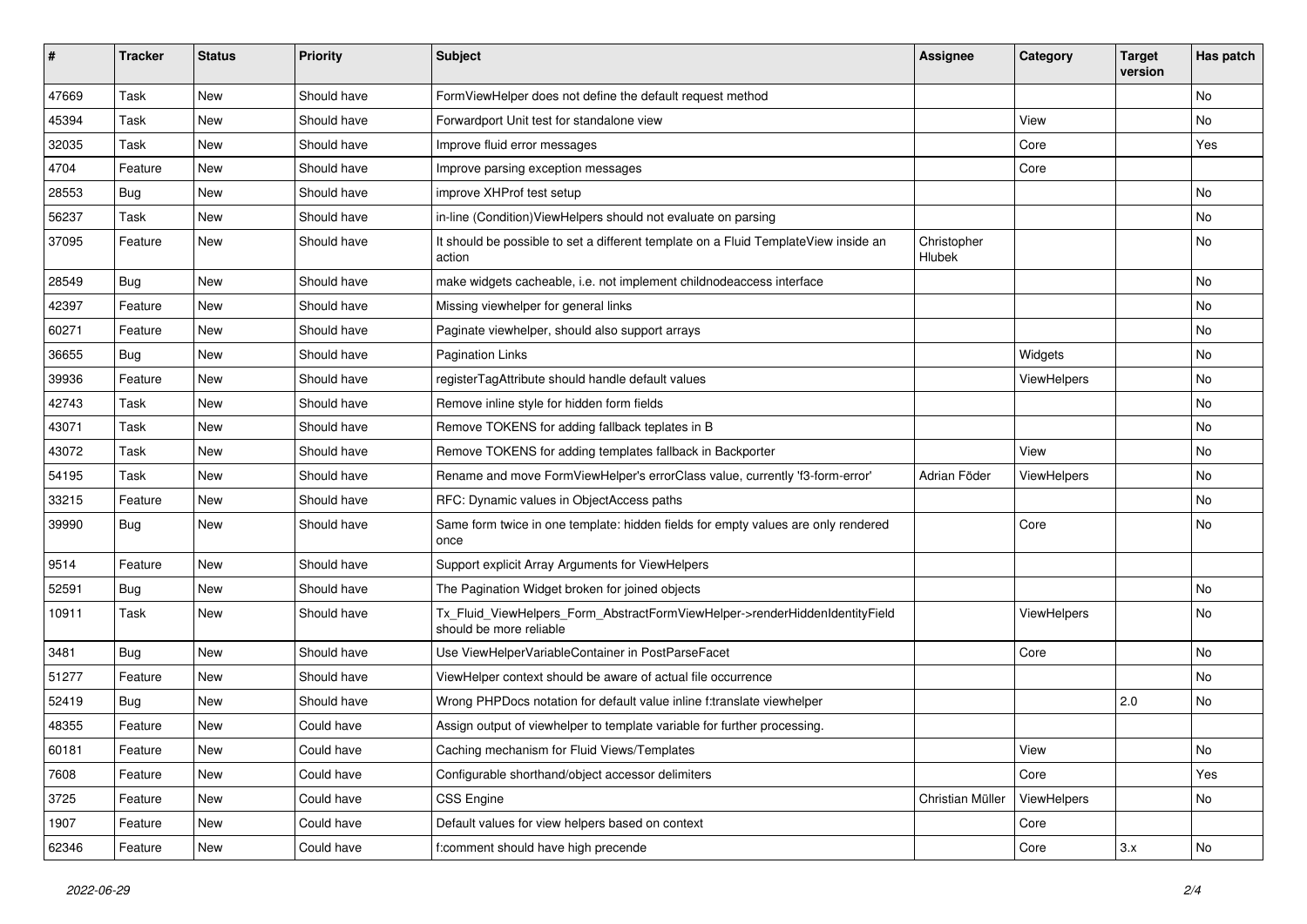| #     | <b>Tracker</b> | <b>Status</b>       | <b>Priority</b>      | Subject                                                                                              | <b>Assignee</b>             | Category    | <b>Target</b><br>version | Has patch      |
|-------|----------------|---------------------|----------------------|------------------------------------------------------------------------------------------------------|-----------------------------|-------------|--------------------------|----------------|
| 10472 | Feature        | New                 | Could have           | Fluid Standalone distribution                                                                        |                             | Core        |                          | No             |
| 30555 | Feature        | New                 | Could have           | Make TagBuilder more extensible                                                                      |                             | Core        |                          | No             |
| 36559 | Feature        | New                 | Could have           | New widget progress bar                                                                              |                             |             |                          | Yes            |
| 34309 | Task           | New                 | Could have           | Unknown ViewHelpers cause exception - should be handled more graceful                                |                             | ViewHelpers |                          | No             |
| 26664 | Task           | New                 | Won't have this time | Clean up Form ViewHelpers                                                                            |                             | ViewHelpers |                          | No             |
| 26658 | Task           | New                 | Won't have this time | Make Form ViewHelpers consistent                                                                     |                             | ViewHelpers |                          | No             |
| 28551 | Bug            | Accepted            | Should have          | (v4) backport VHTest                                                                                 | Sebastian<br>Kurfuerst      |             |                          | No             |
| 5933  | Feature        | Accepted            | Should have          | Optional section rendering                                                                           | Sebastian<br>Kurfuerst      | ViewHelpers |                          | No             |
| 9005  | Feature        | Accepted            | Could have           | Fluid Template Analyzer (FTA)                                                                        | Sebastian<br>Kurfuerst      |             |                          |                |
| 33628 | <b>Bug</b>     | Needs<br>Feedback   | Must have            | Multicheckboxes (multiselect) for Collections don't work                                             | Christian Müller            | ViewHelpers |                          | No             |
| 3291  | Feature        | Needs<br>Feedback   | Should have          | Cacheable viewhelpers                                                                                |                             |             |                          | N <sub>o</sub> |
| 36662 | Bug            | Needs<br>Feedback   | Should have          | Checked state isn't always correct when property is collection                                       | Kevin Ulrich<br>Moschallski | ViewHelpers | 1.1.1                    | No             |
| 45345 | Feature        | Needs<br>Feedback   | Should have          | Easy to use comments for fluid that won't show in output                                             |                             |             |                          |                |
| 46289 | Bug            | Needs<br>Feedback   | Should have          | Enable Escaping Interceptor in XML request format                                                    |                             | View        | 2.0.1                    | No             |
| 58862 | Bug            | Needs<br>Feedback   | Should have          | FormViewHelper doesn't accept NULL as value for \$arguments                                          | Bastian<br>Waidelich        | ViewHelpers |                          | Yes            |
| 8491  | Task           | Needs<br>Feedback   | Should have          | link.action and uri.action differ in absolute argument                                               | Karsten<br>Dambekalns       | ViewHelpers |                          | No             |
| 33394 | Feature        | Needs<br>Feedback   | Should have          | Logical expression parser for BooleanNode                                                            | <b>Tobias Liebig</b>        | Core        |                          | No             |
| 46091 | Task           | Needs<br>Feedback   | Should have          | Show source file name and position on exceptions during parsing                                      |                             |             |                          | No             |
| 8989  | Feature        | Needs<br>Feedback   | Could have           | Search path for fluid template files                                                                 |                             | View        |                          | <b>No</b>      |
| 51239 | Bug            | <b>Under Review</b> | Must have            | AbstractViewHelper use incorrect method signature for "\$this->systemLogger->log()"                  | Adrian Föder                | Core        |                          | Yes            |
| 5636  | Task           | <b>Under Review</b> | Must have            | Form_RadioViewHelper and CheckBoxViewHelper miss check for existing object<br>before it is accessed. |                             |             |                          | No             |
| 59057 | Bug            | <b>Under Review</b> | Must have            | Hidden empty value fields shoud be disabled when related field is disabled                           | Bastian<br>Waidelich        | ViewHelpers |                          | No             |
| 46257 | Feature        | <b>Under Review</b> | Should have          | Add escape sequence support for Fluid                                                                |                             | Core        |                          | No             |